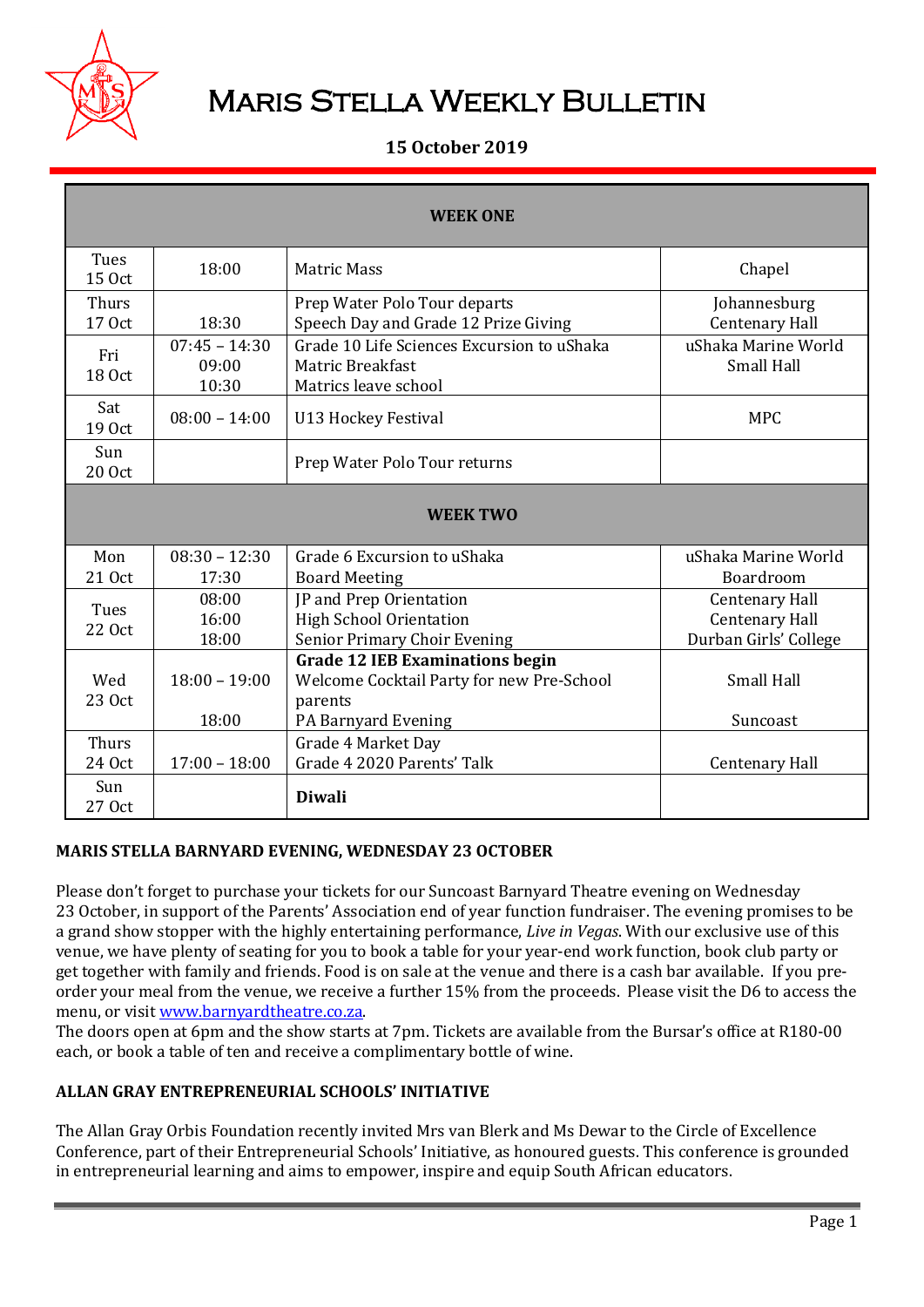Educators were tasked with challenges faced in education and the 4th Industrial Revolution. Prizes were awarded to educators who used innovative and value-based ideas to create solutions for the education industry. "Team Leadership" lead by Mrs van Blerk was one of the 8 teams that took part in this year's gamified challenge and were the overall winners of the competition. Team Leadership's most notable idea was the ability to improve the nationwide problem associated with choosing between subjects Mathematics vs Maths Literacy at schools.

#### **HOUSE PLAYS**

Congratulations to the casts of our House Plays for all the incredible effort that went into your excellent performances last week. Special congratulations to Ambrose for winning Best Play and Best Directors, to Patrician for winning Best Script and to **Thandolwethu Dlamini** and **Shasthi Naidoo** for winning Best Actress and Best Supporting Actress respectively. The full results are as follows:

Plays and Directors:

AMBROSE (The Witch of Oz), written by **Dayna Miller** and **Mpho Sigcau** MARIAN (The Burn Book), written by **Tia Munsamy** and **Andiswa Gumbi** PATRICIAN (The Candlestick), written by **Holly Davey** and **Alayna Naidu**

| ADJUDICATORS' SPECIAL AWARD    | <b>RECIPIENT</b>        | <b>GR</b> | <b>HOUSE</b> | <b>CHARACTER</b>    |
|--------------------------------|-------------------------|-----------|--------------|---------------------|
| <b>Best Entrance</b>           | <b>Malaika Ahiwe</b>    | 11        | Ambrose      | Taxi Driver         |
| Best Actor (Male Character)    | <b>Raeven Phillips</b>  | 8         | Marian       | Q                   |
| Best Comic Duo                 | <b>Cassidy Harris</b>   | 8         | Patrician    | Detective Peanut    |
|                                | <b>Rachel Hudson</b>    | 9         |              | Detective Raisin    |
| <b>Best Ensemble Work</b>      | Patrician ("The         |           |              |                     |
|                                | Candlestick")           |           |              |                     |
| Best Junior Performer          | Nizole Mzileni          | 9         | Patrician    | Mrs Toucan          |
| <b>ANNUAL FORMAL AWARDS</b>    |                         |           |              |                     |
| <b>Best Cameo Performance</b>  | <b>Hannah Bullen</b>    | 10        | Ambrose      | Scarecrow           |
| <b>Best Design</b>             | Ambrose                 |           |              |                     |
| <b>Best Supporting Actress</b> | <b>Shasthi Naidoo</b>   | 9         | Marian       | Boss Lady           |
| <b>Best Actress</b>            | <b>Thandolwethu</b>     | 10        | Ambrose      | Wicked Witch of the |
|                                | <b>Dlamini</b>          |           |              | West                |
| <b>Best Script</b>             | Patrician ("The         |           |              |                     |
|                                | Candlestick")           |           |              |                     |
| <b>Best Directors</b>          | Dayna Miller            |           | Ambrose      |                     |
|                                | <b>Mpho Sigcau</b>      |           |              |                     |
| Best Play                      | Ambrose ("Witch of Oz") |           |              |                     |

#### **DANCE**

Congratulations to **Georgia Caro**, Grade 7, who successfully auditioned for the KZN Dance Academy last weekend. Georgia will also be dancing in the Cechetti Gala Performance at the Natal Playhouse in November, as she achieved over 70% for her ballet exam at Intermediate Foundation level. Well done Georgia!

#### **MUSIC**

In September, nineteen Maris Stella girls played external music examinations. We congratulate the following girls on their achievements and we thank their teachers, Mrs Nassi Hadjiev, Ms Lisa Thom, Mrs du Plessis and Mrs van Blerk for their hard work and meticulous preparation of these girls.

Pass **Jamie Livingstone** Grade 7 Piano **Shreya Sewsanker** Grade 4 Violin **Casey-Anne Kesaris** Grade 5 Violin **Shaowen Chen** Grade 3 Piano